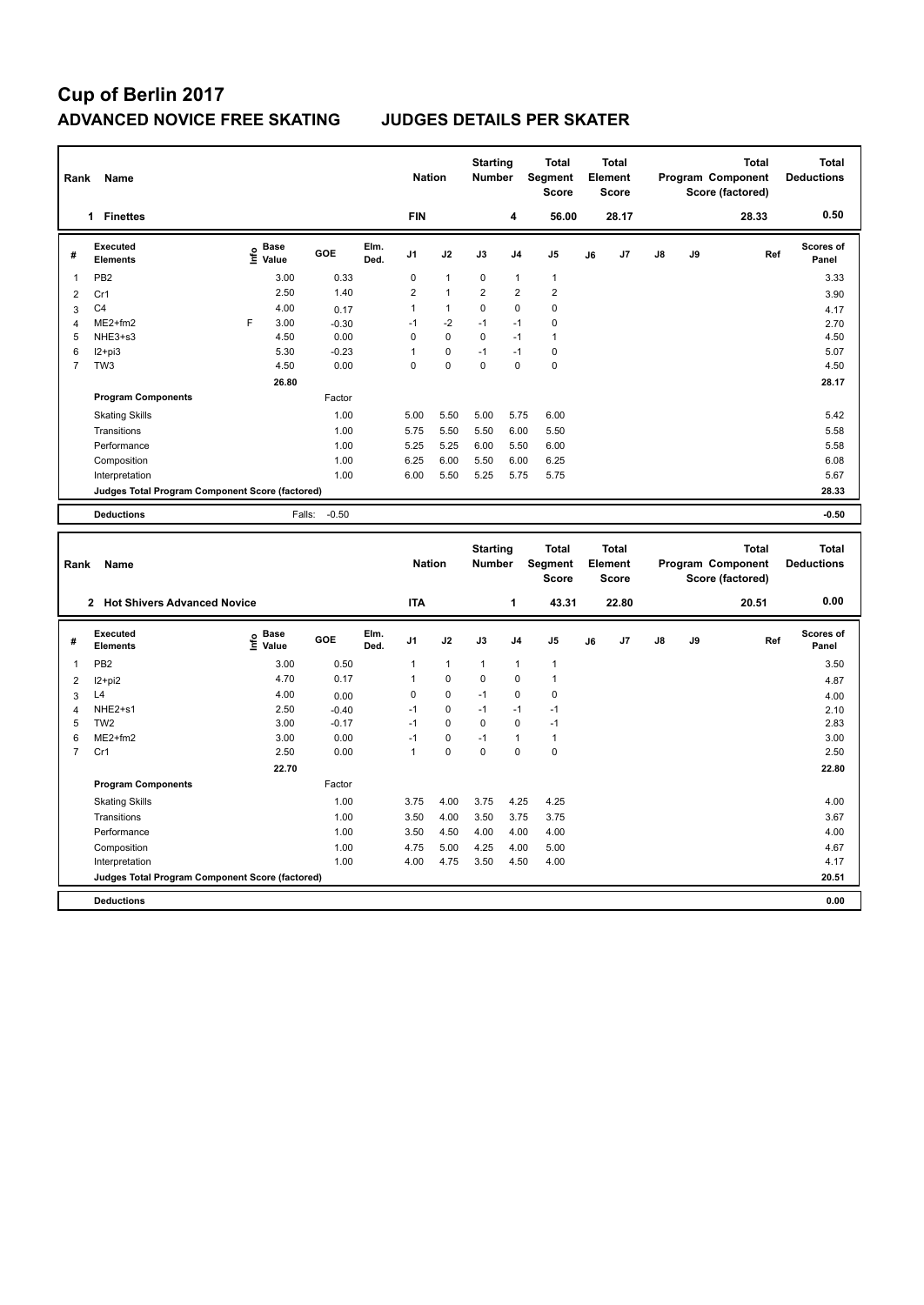# **Cup of Berlin 2017 ADVANCED NOVICE FREE SKATING JUDGES DETAILS PER SKATER**

| Rank           | Name                                            |                              |         |              | <b>Nation</b>  |              | <b>Starting</b><br><b>Number</b> |                | <b>Total</b><br>Segment<br><b>Score</b> | <b>Total</b><br>Element<br><b>Score</b> |       |               |    | <b>Total</b><br>Program Component<br>Score (factored) | <b>Total</b><br><b>Deductions</b> |
|----------------|-------------------------------------------------|------------------------------|---------|--------------|----------------|--------------|----------------------------------|----------------|-----------------------------------------|-----------------------------------------|-------|---------------|----|-------------------------------------------------------|-----------------------------------|
|                | <b>Team Berlin Novice</b><br>3                  |                              |         |              | <b>GER</b>     |              |                                  | 3              | 43.03                                   |                                         | 22.20 |               |    | 20.83                                                 | 0.00                              |
| #              | Executed<br><b>Elements</b>                     | <b>Base</b><br>١nfo<br>Value | GOE     | Elm.<br>Ded. | J <sub>1</sub> | J2           | J3                               | J <sub>4</sub> | J <sub>5</sub>                          | J6                                      | J7    | $\mathsf{J}8$ | J9 | Ref                                                   | <b>Scores of</b><br>Panel         |
| $\overline{1}$ | $ME2+fm2$                                       | 3.00                         | 0.00    |              | $-1$           | $\mathbf{1}$ | $\mathbf 0$                      | $\mathbf 0$    | $\pmb{0}$                               |                                         |       |               |    |                                                       | 3.00                              |
| $\overline{2}$ | PB <sub>2</sub>                                 | 3.00                         | 0.33    |              | $-1$           | $\mathbf 0$  | $\overline{1}$                   | $\overline{1}$ | $\mathbf{1}$                            |                                         |       |               |    |                                                       | 3.33                              |
| 3              | TW1                                             | 2.00                         | $-0.10$ |              | $-1$           | $-1$         | $\Omega$                         | $\mathbf 0$    | $\pmb{0}$                               |                                         |       |               |    |                                                       | 1.90                              |
| 4              | $12+pi2$                                        | 4.70                         | 0.00    |              | 0              | $\mathbf 0$  | $\mathbf 0$                      | $\mathbf 0$    | $\mathbf 0$                             |                                         |       |               |    |                                                       | 4.70                              |
| 5              | NHE2+s1                                         | 2.50                         | $-0.13$ |              | $-1$           | $-1$         | $\mathbf 0$                      | $\mathbf 0$    | $\pmb{0}$                               |                                         |       |               |    |                                                       | 2.37                              |
| 6              | L4                                              | 4.00                         | 0.17    |              | $\Omega$       | $\mathbf 0$  | $\mathbf 0$                      | $\overline{1}$ | $\mathbf{1}$                            |                                         |       |               |    |                                                       | 4.17                              |
| $\overline{7}$ | Cr1                                             | 2.50                         | 0.23    |              | 0              | $\mathbf 0$  | $\mathbf 0$                      | $\overline{1}$ | $\overline{1}$                          |                                         |       |               |    |                                                       | 2.73                              |
|                |                                                 | 21.70                        |         |              |                |              |                                  |                |                                         |                                         |       |               |    |                                                       | 22.20                             |
|                | <b>Program Components</b>                       |                              | Factor  |              |                |              |                                  |                |                                         |                                         |       |               |    |                                                       |                                   |
|                | <b>Skating Skills</b>                           |                              | 1.00    |              | 3.25           | 3.50         | 4.25                             | 4.50           | 4.75                                    |                                         |       |               |    |                                                       | 4.08                              |
|                | Transitions                                     |                              | 1.00    |              | 3.50           | 3.50         | 4.00                             | 4.25           | 5.00                                    |                                         |       |               |    |                                                       | 3.92                              |
|                | Performance                                     |                              | 1.00    |              | 3.50           | 3.75         | 4.50                             | 4.50           | 4.50                                    |                                         |       |               |    |                                                       | 4.25                              |
|                | Composition                                     |                              | 1.00    |              | 3.75           | 4.25         | 4.50                             | 4.25           | 4.75                                    |                                         |       |               |    |                                                       | 4.33                              |
|                | Interpretation                                  |                              | 1.00    |              | 4.00           | 4.25         | 4.00                             | 4.50           | 4.50                                    |                                         |       |               |    |                                                       | 4.25                              |
|                | Judges Total Program Component Score (factored) |                              |         |              |                |              |                                  |                |                                         |                                         |       |               |    |                                                       | 20.83                             |
|                | <b>Deductions</b>                               |                              |         |              |                |              |                                  |                |                                         |                                         |       |               |    |                                                       | 0.00                              |

|                         | Name<br>Rank                                    |                                  |         |              | <b>Nation</b>  |              | <b>Starting</b><br><b>Number</b> |                | <b>Total</b><br><b>Segment</b><br><b>Score</b> | <b>Total</b><br>Element<br><b>Score</b> |                | Program Component |    | <b>Total</b><br>Score (factored) | <b>Total</b><br><b>Deductions</b> |
|-------------------------|-------------------------------------------------|----------------------------------|---------|--------------|----------------|--------------|----------------------------------|----------------|------------------------------------------------|-----------------------------------------|----------------|-------------------|----|----------------------------------|-----------------------------------|
|                         | 4 Ice Fantasy                                   |                                  |         |              | <b>FIN</b>     |              |                                  | $\mathbf{2}$   | 42.04                                          |                                         | 21.63          |                   |    | 20.41                            | 0.00                              |
| #                       | Executed<br><b>Elements</b>                     | <b>Base</b><br>e Base<br>⊆ Value | GOE     | Elm.<br>Ded. | J <sub>1</sub> | J2           | J3                               | J <sub>4</sub> | J <sub>5</sub>                                 | J6                                      | J <sub>7</sub> | $\mathsf{J}8$     | J9 | Ref                              | <b>Scores of</b><br>Panel         |
| $\overline{\mathbf{1}}$ | $12+pi2$                                        | 4.70                             | 0.00    |              | $-1$           | $\mathbf{1}$ | $\mathbf 0$                      | $\mathbf 0$    | $\mathbf 0$                                    |                                         |                |                   |    |                                  | 4.70                              |
| $\overline{2}$          | PB <sub>2</sub>                                 | 3.00                             | 0.00    |              | 0              | $\mathbf{1}$ | 0                                | 0              | 0                                              |                                         |                |                   |    |                                  | 3.00                              |
| 3                       | L4                                              | 4.00                             | $-0.17$ |              | 0              | 0            | $\mathbf 0$                      | $-1$           | $-1$                                           |                                         |                |                   |    |                                  | 3.83                              |
| $\overline{4}$          | $ME2+fm2$                                       | 3.00                             | 0.30    |              | 1              | $\mathbf{1}$ | $\mathbf{1}$                     | $\mathbf{1}$   | $\overline{1}$                                 |                                         |                |                   |    |                                  | 3.30                              |
| 5                       | TW1                                             | 2.00                             | 0.20    |              | 1              | $\mathbf{1}$ | $\Omega$                         | 0              | $\overline{1}$                                 |                                         |                |                   |    |                                  | 2.20                              |
| 6                       | NHE2+s1                                         | 2.50                             | $-0.40$ |              | $-1$           | 0            | $-1$                             | $-1$           | $-1$                                           |                                         |                |                   |    |                                  | 2.10                              |
| $\overline{7}$          | Co1                                             | 2.50                             | 0.00    |              | 0              | $\mathbf{1}$ | 0                                | 0              | $\mathbf 0$                                    |                                         |                |                   |    |                                  | 2.50                              |
|                         |                                                 | 21.70                            |         |              |                |              |                                  |                |                                                |                                         |                |                   |    |                                  | 21.63                             |
|                         | <b>Program Components</b>                       |                                  | Factor  |              |                |              |                                  |                |                                                |                                         |                |                   |    |                                  |                                   |
|                         | <b>Skating Skills</b>                           |                                  | 1.00    |              | 4.50           | 5.25         | 3.75                             | 4.00           | 4.25                                           |                                         |                |                   |    |                                  | 4.25                              |
|                         | Transitions                                     |                                  | 1.00    |              | 4.00           | 5.50         | 4.00                             | 3.75           | 3.50                                           |                                         |                |                   |    |                                  | 3.92                              |
|                         | Performance                                     |                                  | 1.00    |              | 4.25           | 5.00         | 4.00                             | 4.00           | 3.75                                           |                                         |                |                   |    |                                  | 4.08                              |
|                         | Composition                                     |                                  | 1.00    |              | 4.50           | 5.00         | 3.75                             | 4.25           | 4.25                                           |                                         |                |                   |    |                                  | 4.33                              |
|                         | Interpretation                                  |                                  | 1.00    |              | 4.00           | 5.00         | 3.75                             | 3.75           | 3.75                                           |                                         |                |                   |    |                                  | 3.83                              |
|                         | Judges Total Program Component Score (factored) |                                  |         |              |                |              |                                  |                |                                                |                                         |                |                   |    |                                  | 20.41                             |
|                         | <b>Deductions</b>                               |                                  |         |              |                |              |                                  |                |                                                |                                         |                |                   |    |                                  | 0.00                              |